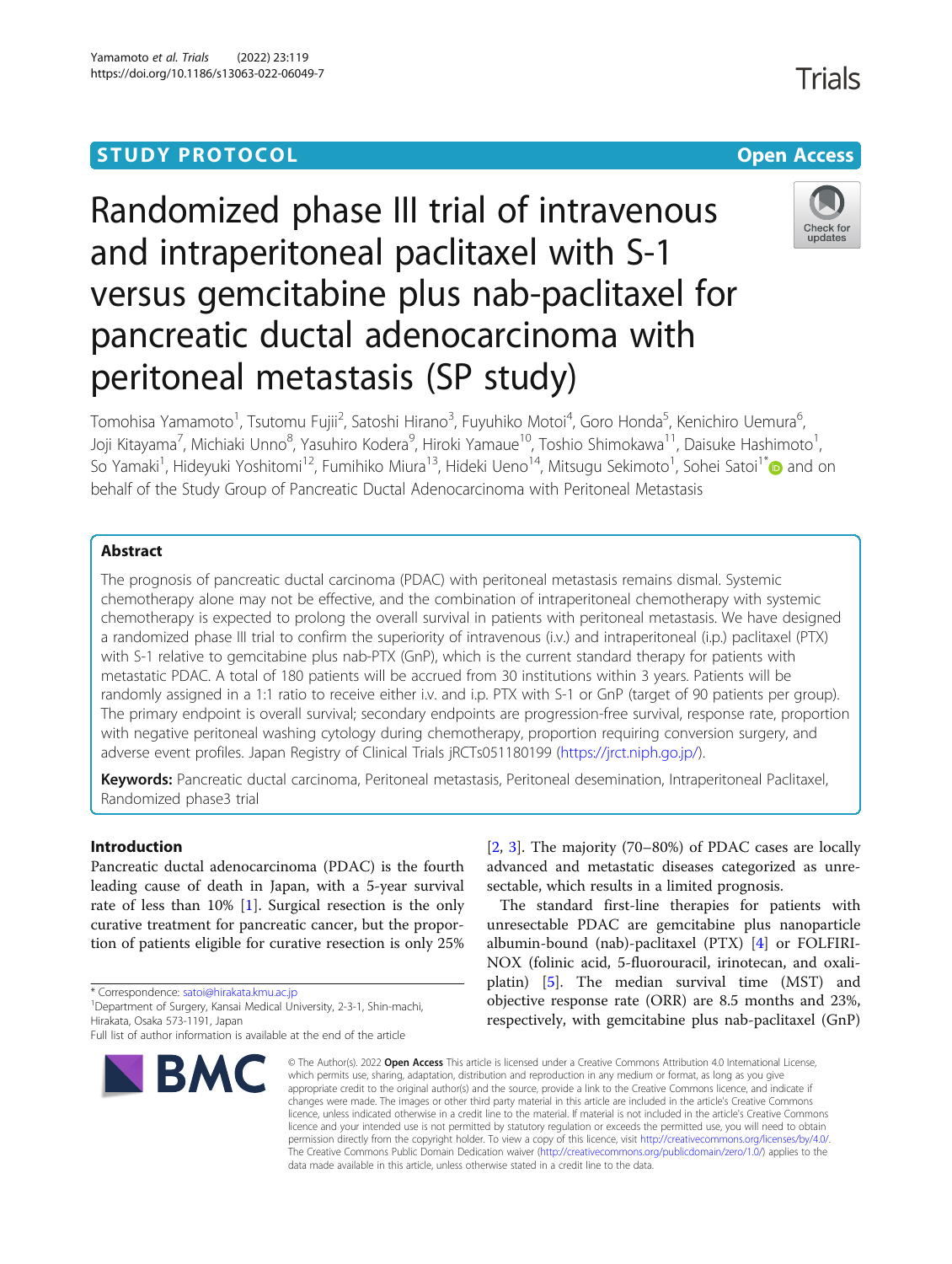[[4\]](#page-5-0) and 11.1 months and 32%, respectively, with FOL-FIRINOX in patients with metastatic PDAC [[5\]](#page-5-0).

Peritoneal metastasis is defined as the presence of microscopic peritoneal dissemination (positive peritoneal washing cytology) and/or macroscopic peritoneal dissemination. Patients with peritoneal metastasis are generally treated with systemic chemotherapy with the same regimens as patients with other distant metastases. However, the presence of peritoneal metastasis is associated with the development of intestinal obstruction and massive ascites, which deprives patients of the opportunity to receive chemotherapy [[6\]](#page-5-0). Consequently, these patients have a dismal prognosis of 4 to 10 weeks [\[6,](#page-5-0) [7](#page-5-0)]. Therefore, the development of a new effective treatment strategy is urgently needed. For the treatment of peritoneal dissemination, intraperitoneal (i.p.) chemotherapy seems to be advantageous compared with systemic chemotherapy due to a high drug concentration in the peritoneal cavity that can contact tumor nodules directly [[8](#page-5-0)–[11\]](#page-5-0). Kamei et al. demonstrated that i.p. administration of PTX nanoparticles in mice resulted in high accumulation in disseminated nodules, presumably due to superior penetrating activity directly into malignant tissue [[12\]](#page-5-0). Ishigami et al. conducted a phase II study of weekly intravenous (i.v.) and i.p. PTX with S-1 in gastric cancer with peritoneal metastases, with remarkable results, such as an ORR of 56%, disappearance or marked decrease in malignant ascites in 62% of patients, and a 1-year overall survival (OS) rate of 78% [[9](#page-5-0)]. Based on these results, we conducted a phase II multicenter trial to evaluate the clinical efficacy and tolerability of i.v. and i.p. PTX combined with S-1 in PDAC patients with peritoneal metastasis without other distant organ metastases. This trial regimen has achieved a promising response rate (RR) of 36% and a disease control rate (DCR) of 82% with acceptable toxicities, and the MST and 1-year OS rate were 16.3 months and 62%, respectively [\[13](#page-5-0)]. Moreover, conversion surgery for patients whose peritoneal metastasis disappeared was performed for 24.2% of the enrolled patients, and the MST in patients who received conversion surgery reached 27.8 months.

Based on the results of our phase II study, we designed a phase III trial to evaluate the superiority of i.v. and i.p. PTX combined with S-1 (S1-PTX) compared with GnP as a standard treatment in patients with PDAC with peritoneal metastasis.

## Protocol digest of study (SP study) **Objectives**

The primary objective of this study is to confirm the superiority of S1-PTX compared with GnP in patients with PDAC with peritoneal metastasis.

## Study design

The study is a multicenter, two-arm, open-label, randomized phase III trial.

## Endpoints

The primary endpoint is OS in all randomized patients. OS is calculated from the day of randomization to the day of death from any cause and censored at the last day that the patient is alive. The secondary endpoints are ORR, progression-free survival (PFS), proportion of patients with negative peritoneal washing cytology, alleviated cancer symptoms (intestinal ileus, ascites, hydronephrosis, etc.), decreased tumor marker levels, proportion of patients eligible for conversion surgery, % planned dose of chemotherapy, and safety (adverse event profile, etc.). PFS is defined as survival from the day of randomization to disease progression or death from any cause and is censored at the last day the patient is alive without any evidence of progression. Conversion surgery is planned for patients who are expected to have margin-negative resection with negative peritoneal washing cytology and disappearance of peritoneal dissemination during chemotherapy.

## Inclusion criteria

The following are the inclusion criteria:

- 1. PDAC by histological or cytological diagnosis
- 2. Presence of microscopic peritoneal metastasis during staging laparoscopy in patients with radiographically defined unresectable locally advanced PDAC or presence of macroscopic peritoneal dissemination on staging laparoscopy or open laparotomy in all types of PDAC
- 3. Chemo(radio)therapy-naive or within 3 months from initiation of chemo(radio)therapy and no progressive disease during the 3 months
- 4. Eastern Cooperative Oncology Group (ECOG) performance status of 0 or 1
- 5. Spared organ function satisfying the following laboratory data:
	- (a) White blood cell count  $\geq$  3500/mm<sup>3</sup> and <  $12000/mm<sup>3</sup>$
	- (b) Neutrophils  $\geq 2000/mm^3$
	- (c) Hemoglobin  $\geq 8.0$  g/dl
	- (d) Platelet count  $\geq 100,000/\text{mm}^3$
	- (e) Serum total bilirubin  $\leq 2.0$  mg/dl (or  $\leq 3.0$  mg/ dl in patients with biliary drainage)
	- (f) Aspartate aminotransferase  $(AST) \le 150$  IU/l
	- (g) Alanine aminotransferase (ALT)  $\leq 150$  IU/l
	- (h) Creatinine  $\leq 1.2$  mg/dl
	- (i) Creatinine clearance ≥ 50 ml/min
- 6. Adequate oral intake
- 7. Age 20–79 years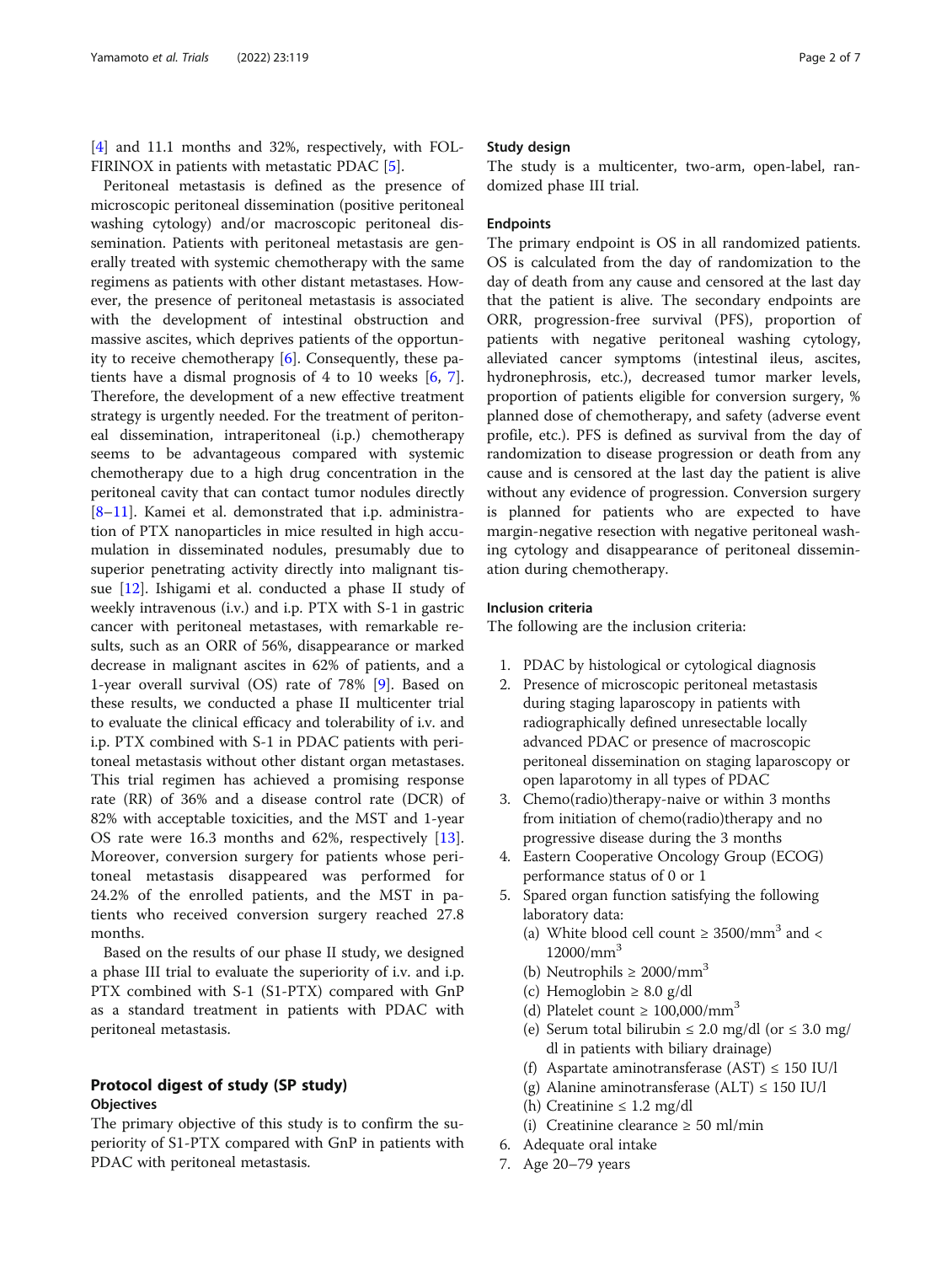8. Provision of written, informed consent

## Exclusion criteria

The following are the exclusion criteria:

- Presence of metastasis in other distant organs, such as the liver, lungs, bone, or others, excluding the ovaries.
- Presence of microscopic peritoneal metastasis in patients with resectable or borderline resectable PDAC without macroscopic peritoneal dissemination.
- History of malignancy in the last 5 years. Patients with other malignancies are eligible if they were cured by surgery alone or surgery plus chemo(radio)therapy and have been continuously disease-free for at least 5 years.
- Allergy to chemotherapeutic agents (S-1, PTX, gemcitabine, nab-PTX).
- Unstable angina pectoris or myocardial infarction.
- Serious co-existing illness (ileus, pulmonary fibrosis, interstitial pneumonia, unstable diabetes mellitus, renal failure, liver cirrhosis, etc.).
- Massive ascites extending continuously from the pelvic cavity to the upper abdominal cavity.
- Bleeding in the alimentary tract with repetitive blood transfusion.
- Severe diarrhea.
- Psychiatric disease.
- Synchronous malignancy except for carcinoma in situ or intramucosal tumor after adequate curative treatment.
- Pregnancy, breast-feeding, or desire of a woman to preserve fertility.
- Regular use of flucytosine (increased risk of adverse events with a combined use of paclitaxel), phenytoin (increased risk of elevated phenytoin level and neurotoxic effect with a combined use of S-1), or warfarin (increased risk of bleeding events due to prolonged prothrombin time with a combined use of S-1).
- Cancer invasion to gastric or intestinal mucosa in the alimentary tract.

## Randomization

After confirmation of eligibility, including written informed consent, eligible patients are registered centrally and assigned randomly to treatment. Central randomization and registration are carried out with an electronic data capture (EDC) system. After being assessed for eligibility at registration, patients are randomized centrally to either the S1-PTX arm or the GnP arm (Fig. 1). Randomization is performed by minimization methods to which the investigators are masked. Patients are stratified according to institution, macroscopic peritoneal dissemination, and

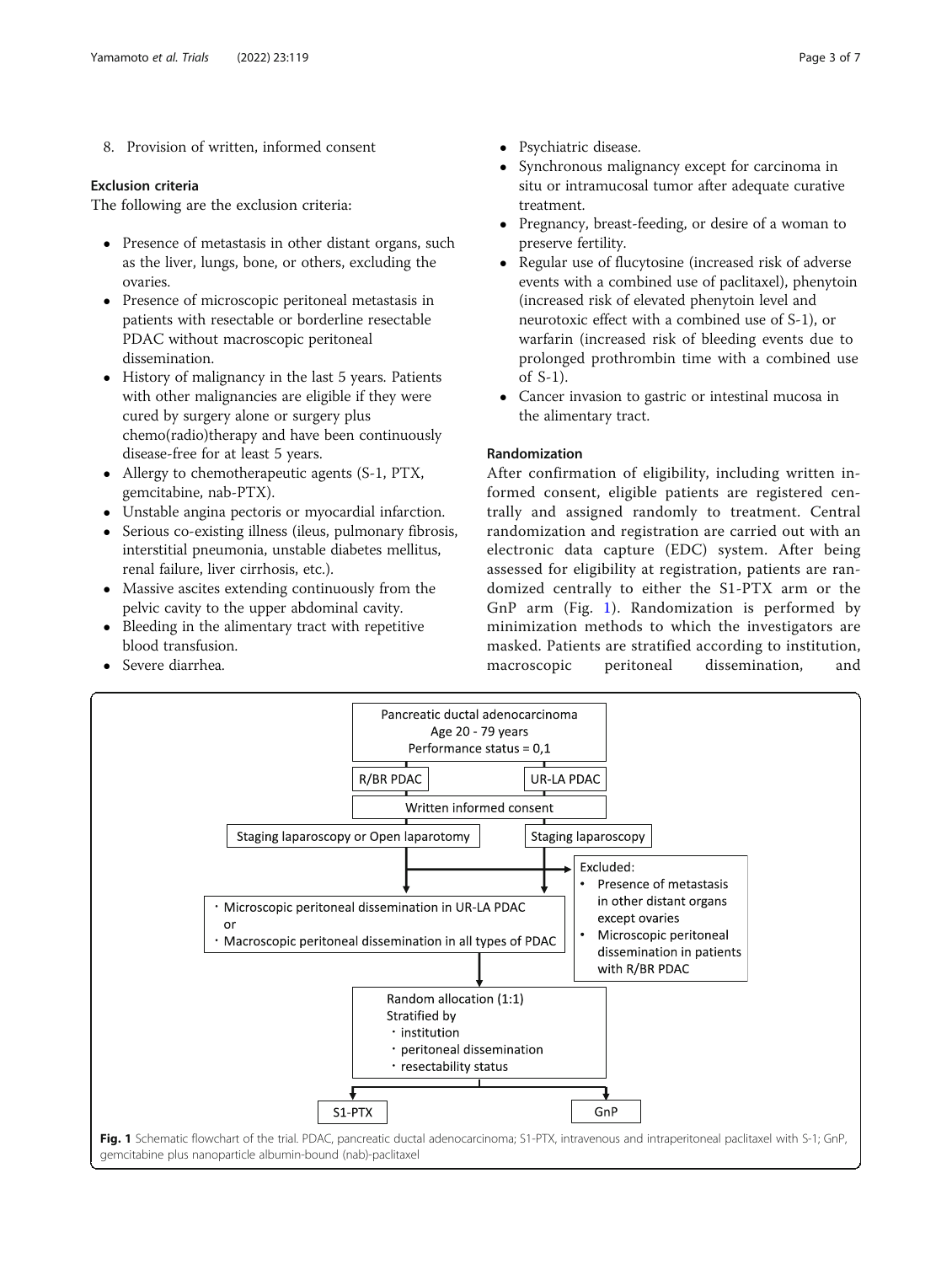resectability status of the primary tumor defined according to the NCCN guideline  $[14]$  $[14]$  $[14]$ .

#### Treatment

In the S1-PTX arm, PTX is administered i.v. at a dose of 50 mg/m<sup>2</sup> and i.p. at 20 mg/m<sup>2</sup> on days 1 and 8, and S-1 is administered orally at a dose according to body surface area (BSA), as follows: BSA <  $1.25 \text{ m}^2$ ,  $40 \text{ mg}$ ; BSA 1.25–1.50 m<sup>2</sup>, 50 mg; and BSA > 1.50 m<sup>2</sup>, 60 mg, twice daily on days 1–14 of a 21-day cycle. PTX is diluted in 500 ml of normal saline and administered after administration of 500 ml of normal saline through the implanted peritoneal access port over 1 h concurrently with i.v. infusion after standard premedication.

Chemotherapy is started when patients' recovery status fulfills the following criteria on day 1 of each cycle of treatment: neutrophil count > 1500/mm<sup>3</sup>, platelet count  $> 75,000/\text{mm}^3$ , creatinine  $< 1.2$  mg/dl, no febrile neutropenia, grade 1 or lower oral mucositis, diarrhea, and skin rash.

In the GnP arm, nab-PTX 125 mg/m<sup>2</sup> is administered in combination with gemcitabine 1000 mg/m<sup>2</sup> weekly for 3 weeks followed by 1 week of rest (4-week cycles).

Chemotherapy is started when patients' recovery status fulfills the following criteria on day 1 of each cycle of treatment: neutrophil count > 1500/mm<sup>3</sup>, platelet count  $> 75,000/\text{mm}^3$ , creatinine  $< 1.2$  mg/dl, no febrile neutropenia, grade 1 or lower oral mucositis, diarrhea, and peripheral sensory neuropathy.

Two levels of dose modifications are permitted according to the criteria. If toxicity requiring dose modification occurs following the second dose reduction of either study drug, further treatment should be discontinued.

In both arms, protocol treatment will be continued until disease progression, unacceptable toxicity, conversion surgery with exceptional response, or patient refusal.

#### Discontinuation criteria

The following are the discontinuation criteria:

- Patient withdrawal of consent for participation
- Adverse events directly attributable to the investigating treatment prohibiting resumption of treatment within 28 days
- Disease progression confirmed by diagnostic imaging, etc.
- Requirement for and initiation of radiation therapy
- Indication for and performance of surgery
- Discontinuation of the entire study

## Follow-up

Enhanced abdominal CT and chest CT for assessing tumor response according to RECIST ver.1.1 [[15\]](#page-5-0) and

assessments of tumor markers (CA19-9, CA125, and CEA) are carried out every 8 to 9 weeks during protocol treatment in all randomized patients. In the S1-PTX arm, peritoneal (washing) cytology is evaluated every 8 to 9 weeks.

Physical examinations, complete blood counts (CBCs), and blood chemistry assessments are performed at each administration of i.v. chemotherapy in both groups. All adverse events are assessed according to the Common Terminology Criteria for Adverse Events, version 4.0. Quality of life is assessed with the EuroQOL-5 Dimension Questionnaire (EQ-5D) [\[16](#page-5-0)] and the European Organization for Research and Treatment of Cancer QLQ-C30 (EORTC QLQ-C30) [\[17](#page-5-0)] at baseline and every 8 to 9 weeks.

Data are collected via a case report form using an EDC system and paper and stored and managed securely by the data monitoring committee. To promote data quality, missing data will be pursued until received or confirmed as not available or until the trial reaches analysis.

## Study design and statistical analysis

This randomized trial is designed to confirm the superiority of S1-PTX in patients with PDAC with peritoneal metastasis. We assumed that the MST of GnP was 9.0 months and that of S1-PTX was 14.0 months based on previous studies [\[4](#page-5-0), [13\]](#page-5-0). According to these assumed values, the hazard ratio was calculated to be 0.643. Given the assumption of a power of 80% or higher and a two-sided significance level of 0.05, the required minimum sample size was 85 patients per group. The planned accrual period is 3 years and the follow-up period is 1.5 years for the primary analysis. Accordingly, the sample size was set as 90 patients or more per group with an assumption that a few patients would become ineligible for this trial.

The survival analysis is based on the intent-to-treat population, which includes all eligible patients enrolled in this trial, with survival estimates calculated using the Kaplan-Meier method and compared using the stratified log-rank test. Survival estimates are presented with 95% confidence intervals. Hazard ratios and 95% confidence intervals will be estimated by the Cox proportional hazard model.  $p \le 0.05$  will be considered significant.

The data monitoring committee and study coordinator (Clinical Study Support Center, Wakayama Medical University School of Medicine) will conduct central monitoring and will issue a monitoring report every 6 months to evaluate the study progress and improve data integrity and patient safety.

## Ethics

This study is performed in accordance with the Declaration of Helsinki. This protocol was approved by the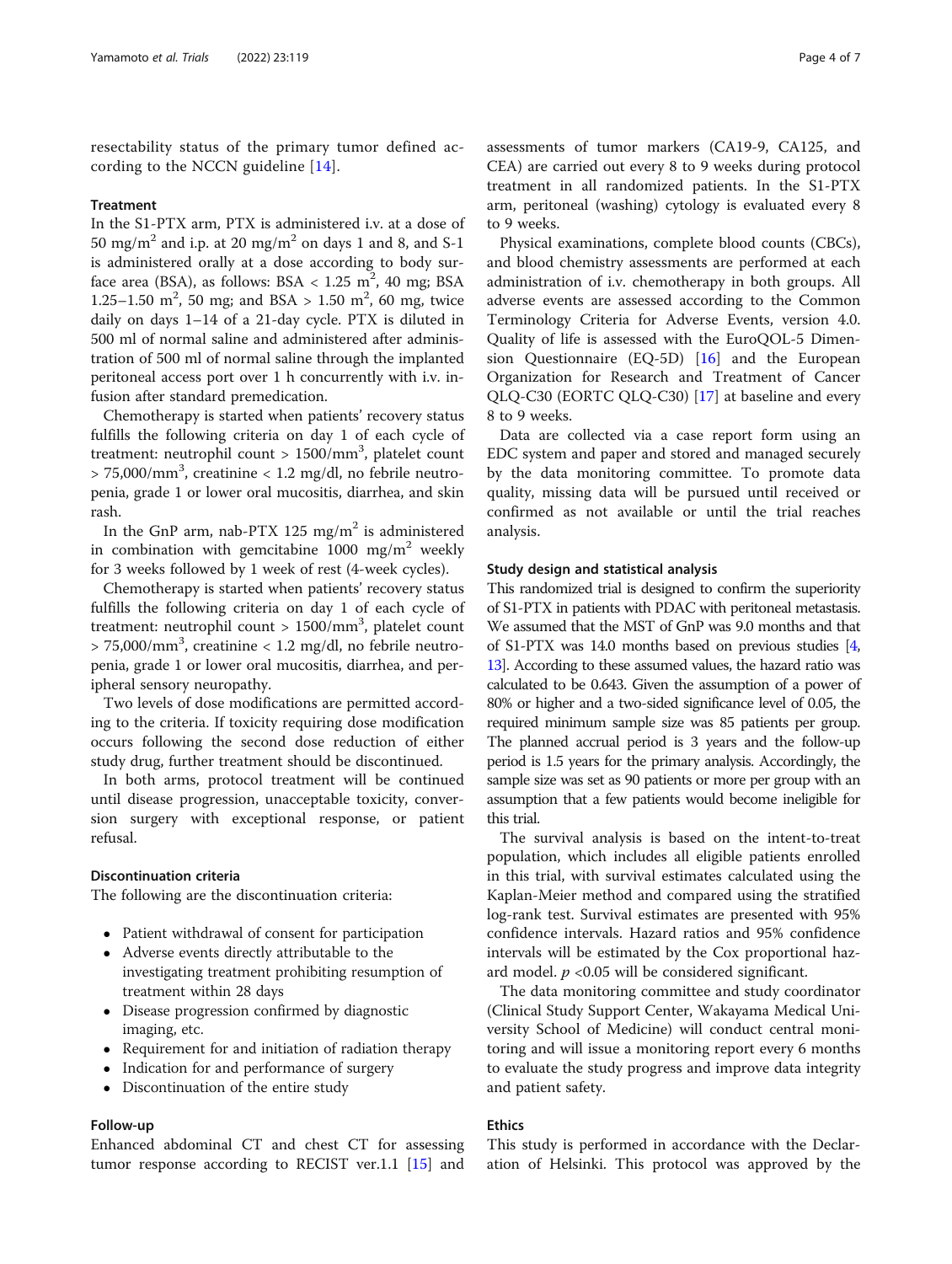Wakayama Medical University Hospital Clinical Research Review Board on October 18, 2019. This study has been registered with the Japan Registry of Clinical Trials, and the registration number is jRCTs051180199 ([https://jrct.niph.go.jp/\)](https://jrct.niph.go.jp/).

## **Discussion**

The prognosis of patients with PDAC with peritoneal metastasis remains extremely poor [[6,](#page-5-0) [7](#page-5-0)]. The MST of these patients has been reported to be 4–10 weeks. In addition, most patients with PDAC with peritoneal metastasis suffer from massive ascites, have poor performance status, and receive less opportunity for chemotherapy [\[18](#page-5-0)]. One of the reasons for the poor prognosis is that only a small fraction of the systemically administered agents is delivered to the peritoneum. Thus, patients with peritoneal metastasis require prevention of the development of ascites and improved OS. Therefore, the development of an effective regimen of chemotherapy is mandatory.

S-1 is an oral fluoropyrimidine derivative. In Japan, S-1 is frequently used as an adjuvant therapy after pancreatectomy in patients with PDAC [[19\]](#page-5-0) or as a secondary treatment for unresectable PDAC [[20\]](#page-5-0). In the GEST study, the MST was 9.7 months in patients with unresectable PDAC who received S-1 monotherapy as firstline treatment [[21\]](#page-6-0), and noninferiority of S-1 to gemcitabine with respect to OS was demonstrated. Moreover, S-1 and PTX share two favorable characteristics for the treatment of peritoneal metastasis: a high efficacy against diffuse-type adenocarcinoma that can be disseminated easily and a high rate of transition into the peritoneal cavity [[22](#page-6-0)–[24](#page-6-0)]. Therefore, the combination chemotherapy with S-1 and i.v. PTX is expected to be effective for peritoneal metastasis.

Intraperitoneal chemotherapy seems to be a reasonable approach to treat peritoneal metastasis directly. However, there has been little evidence of the superiority of i.p. PTX for PDAC with peritoneal metastasis. Previously, it was shown that i.p. PTX provided favorable clinical benefits in patients with peritoneal metastasis of other cancers and even PDAC [\[8](#page-5-0), [9,](#page-5-0) [15,](#page-5-0) [25](#page-6-0), [26\]](#page-6-0). Most notably, Ishigami et al. conducted a phase III study of weekly i.v. and i.p. PTX plus S-1 compared with S-1 plus cisplatin in gastric cancer with peritoneal dissemination. This trial unfortunately failed to show statistical superiority of i.p. PTX plus systemic chemotherapy owing to a crucial imbalance in the high amount of ascites in the experimental group and the crossover use of i.p. therapy in the control group [\[27](#page-6-0)]. In the area of PDAC with peritoneal dissemination, several clinical studies investigating the role of i.p. chemotherapy have been conducted since 2016 in Japan [[25\]](#page-6-0). In a retrospective study to evaluate the clinical efficacy of i.v. and i.p. PTX

combined with S-1 in comparison with S-1 or gemcitabine-based chemo(radio)therapy in chemo-naive patients with PDAC with peritoneal metastasis, implementation of the i.p. PTX regimen was closely associated with the prevention of ascites and higher resectability (30% vs 7%,  $p = 0.032$ ), resulting in the improvement of OS (MST of 20 vs 10 months,  $p = 0.004$ ). Two phase II studies of  $S-1$  +  $PTX$  [\[13](#page-5-0)] and  $GnP$  + i.p.  $PTX$  [\[26\]](#page-6-0) revealed promising overall survival (16.3 and 14.5 months, respectively) with a high proportion of conversion surgery (24% and 17%, respectively) and acceptable toxicity in patients with peritoneal metastasis. These promising results encouraged us to proceed with this phase III trial, which was initiated in February 2020.

We expect that this trial will show the superiority of S1-PTX compared with GnP and that S1-PTX will become a new standard therapy in patients with PDAC with peritoneal metastasis.

## Participating institutions (from north to south)

The following are the participating institutions: Sapporo Medical University Hokkaido University Hakodate Municipal Hospital Hirosaki University Tohoku University Yamagata University Jichi Medical University Gunma University Tokyo Medical and Dental University Juntendo University Tokyo Medical University Toho University Ohashi Medical Center Cancer Institute Hospital Seikeikai New Tokyo Hospital Yokohama City University Shinshu University University of Toyama Nagoya University Shiga University of Medical Science Kansai Medical University Kindai University Osaka City University Nara Medical University Wakayama Medical University Tokushima University Ehime University Hiroshima University Shimane University Kyushu University Kagoshima University

Dissemination policy The results of the SP study will be submitted to a peer-reviewed journal and will be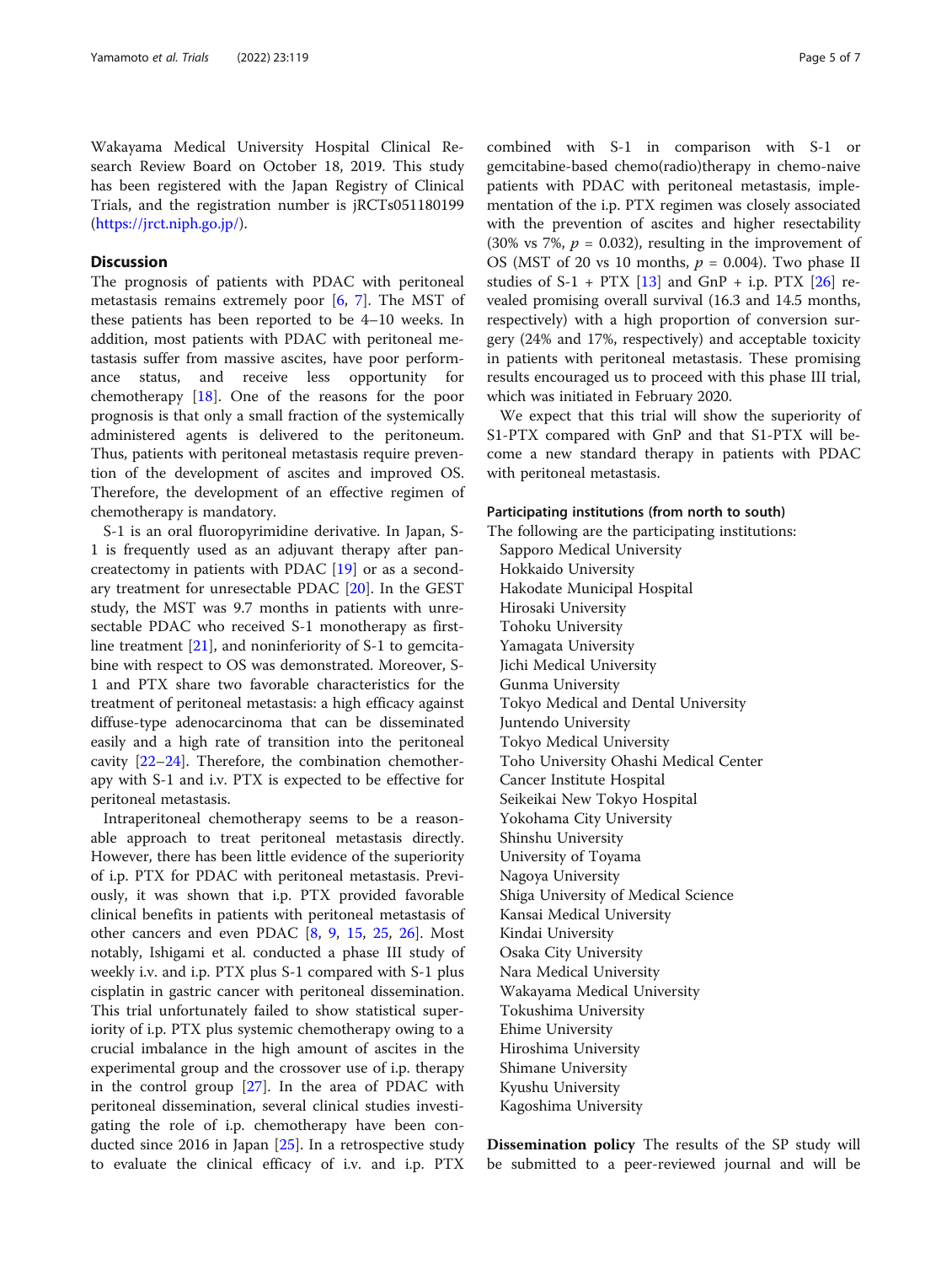<span id="page-5-0"></span>presented at national and international conferences regardless of the trial outcomes.

Recruitment To achieve adequate participant enrollment to reach the target sample size within the study period, 30 Japanese high-volume centers will participate in the SP study.

Trial status Patient enrollment began on February 04, 2020. The study completion date is estimated to be July 2024.

#### Authors' contributions

TY drafted the manuscript. SS is the principal investigator for the study. SS, TF, TY, and MS are responsible for the concept and design. TY, TF, SH, FM, GH, KU, JK, MU, YK, HY, TS, DH, SY, FM, HU, MS, and SS made significant contributions to the protocol validity, design, and drafting and revision of the manuscript. TS developed the statistical considerations for the trial. All authors contributed to the scientific accuracy of the manuscript and read and approved the final manuscript.

#### Funding

This trial was funded entirely through crowdfunding [\(https://readyfor.jp/](https://readyfor.jp/projects/suigan) [projects/suigan\)](https://readyfor.jp/projects/suigan) in Japan.

#### Availability of data and materials

The datasets used and/or analyzed will be available from the corresponding author on reasonable request after the current study is complete.

#### **Declarations**

#### Ethics approval and consent to participate

The Institutional Review Board of Wakayama Medical University approved the research protocol ver. 1 on September 5, 2019. This trial complies with the principles of the Declaration of Helsinki. Written informed consent will be obtained from all participants

#### Competing interests

The authors declare that they have no competing interests.

#### Author details

<sup>1</sup>Department of Surgery, Kansai Medical University, 2-3-1, Shin-machi, Hirakata, Osaka 573-1191, Japan. <sup>2</sup>Department of Surgery and Science, Faculty of Medicine, Academic Assembly, University of Toyama, Toyama, Japan. <sup>3</sup> Department of Gastroenterological Surgery II, Hokkaido University Faculty of Medicine, Sapporo, Japan. <sup>4</sup>Department of Surgery I, Yamagata University, Yamagata, Japan. <sup>5</sup>Department of Surgery, Institute of Gastroenterology, Tokyo Women's Medical University, Tokyo, Japan. <sup>6</sup> Department of Surgery, Graduate School of Biomedical and Health Sciences, Hiroshima University, Hiroshima, Japan. <sup>7</sup> Department of Surgery, Division of Gastroenterological, General and Transplant Surgery, Jichi Medical University, Tochigi, Japan. <sup>8</sup>Department of Surgery, Tohoku University Graduate School of Medicine, Sendai, Japan. <sup>9</sup>Gastroenterological Surgery, Nagoya University Graduate School of Medicine, Nagoya, Japan. <sup>10</sup>Second Department of Surgery, Wakayama Medical University, School of Medicine, Wakayama, Japan. 11Clinical Study Support Center, Wakayama Medical University, School of Medicine, Wakayama, Japan. 12Department of General Surgery, Graduate School of Medicine, Chiba University, Chiba, Japan. <sup>13</sup>Department of Surgery, Teikyo University Hospital, Mizonokuchi, Kawasaki, Japan. <sup>14</sup>Hepatobiliary and Pancreatic Oncology Division, National Cancer Center Hospital, Tokyo, Japan.

## Received: 26 May 2021 Accepted: 23 January 2022 Published online: 05 February 2022

#### References

Matsuda T, Ajiki W, Marugame T, et al. Monitoring of cancer incidence in Japan - Survival 2009-2011 Report. Tokyo: Center for Cancer Control and Information Services, National Cancer Center; 2020.

- 2. Sohn TA, Yeo CJ, Cameron JL, et al. Resected adenocarcinoma of the pancreas in 616 patients: results, outcomes, and prognostic indicators. J Gastrointest Surg. 2000;4(6):567–79. [https://doi.org/10.1016/S1091-2](https://doi.org/10.1016/S1091-255X(00)80105-5) [55X\(00\)80105-5.](https://doi.org/10.1016/S1091-255X(00)80105-5)
- 3. Lillemoe KD, Kaushal S, Cameron JL, Sohn TA, Pitt HA, Yeo CJ. Distal pancreatectomy: indications and outcomes in 235 patients. Ann Surg. 1999; 229(5):693–8. <https://doi.org/10.1097/00000658-199905000-00012>.
- 4. Von Hoff DD, Ervin T, Arena FP, et al. Increased survival in pancreatic cancer with nab-paclitaxel plus gemcitabine. N Engl J Med. 2013;369(18):1691–703. [https://doi.org/10.1056/NEJMoa1304369.](https://doi.org/10.1056/NEJMoa1304369)
- 5. Conroy T, Desseigne F, Ychou M, Bouché O, Guimbaud R, Bécouarn Y, et al. Folfirinox versus gemcitabine for metastatic pancreatic cancer. N Engl J Med. 2011;364(19):1817–25. [https://doi.org/10.1056/NEJMoa1011923.](https://doi.org/10.1056/NEJMoa1011923)
- 6. Takahara N, Isayama H, Nakai Y, Sasaki T, Saito K, Hamada T, et al. Pancreatic cancer with malignant ascites. Pancreas. 2015;44(3):380–5. [https://doi.org/1](https://doi.org/10.1097/MPA.0000000000000290) [0.1097/MPA.0000000000000290](https://doi.org/10.1097/MPA.0000000000000290).
- 7. Thomassen I, Lemmens VE, Nienhuijs SW, et al. Incidence, prognosis, and possible treatment strategies of peritoneal carcinomatosis of pancreatic origin: a population-based study. Pancreas. 2013;42(1):72–5. [https://doi.org/1](https://doi.org/10.1097/MPA.0b013e31825abf8c) [0.1097/MPA.0b013e31825abf8c](https://doi.org/10.1097/MPA.0b013e31825abf8c).
- 8. Armstrong DK, Bundy B, Wenzel L, Huang HQ, Baergen R, Lele S, et al. Intraperitoneal cisplatin and paclitaxel in ovarian cancer. N Engl J Med. 2006;354(1):34–43. <https://doi.org/10.1056/NEJMoa052985>.
- 9. Ishigami H, Kitayama J, Kaisaki S, Hidemura A, Kato M, Otani K, et al. Phase II study of weekly intravenous and intraperitoneal paclitaxel combined with S-1 for advanced gastric cancer with peritoneal metastasis. Ann Oncol. 2010; 21(1):67–70. <https://doi.org/10.1093/annonc/mdp260>.
- 10. Kodera Y, Imano M, Yoshikawa T, Takahashi N, Tsuburaya A, Miyashita Y, et al. A randomized phase II trial to test the efficacy of intra-peritoneal paclitaxel for gastric cancer with high risk for the peritoneal metastasis (INPACT trial). Jpn J Clin Oncol. 2011;41(2):283–6. [https://doi.org/10.1093/](https://doi.org/10.1093/jjco/hyq187) iico/hya187.
- 11. Takahara N, Isayama H, Nakai Y, Sasaki T, Ishigami H, Yamashita H, et al. Intravenous and intraperitoneal paclitaxel with S-1 for refractory pancreatic cancer with malignant ascites: an interim analysis. J Gastrointest Cancer. 2014;45(3):307–11. <https://doi.org/10.1007/s12029-014-9603-1>.
- 12. Kamei T, Kitayama J, Yamaguchi H, Soma D, Emoto S, Konno T, et al. Spatial distribution of intraperitoneally administrated paclitaxel nanoparticles solubilized with poly (2-methacryloxyethyl phosphorylcholine-co n-butyl methacrylate) in peritoneal metastatic nodules. Cancer Sci. 2011;102(1):200– 5. <https://doi.org/10.1111/j.1349-7006.2010.01747.x>.
- 13. Tempero MA, Malafa MP, Al-Hawary M, et al. Pancreatic adenocarcinoma, version 2.2017, NCCN Clinical Practice Guidelines in Oncology. J Natl Compr Canc Netw. 2017;15(8):1028–61. <https://doi.org/10.6004/jnccn.2017.0131>.
- 14. Satoi S, Fujii T, Yanagimoto H, Motoi F, Kurata M, Takahara N, et al. Multicenter phase II study of intravenous and intraperitoneal paclitaxel with S-1 for pancreatic ductal adenocarcinoma patients with peritoneal metastasis. Ann Surg. 2017;265(2):397–401. [https://doi.org/10.1097/SLA.](https://doi.org/10.1097/SLA.0000000000001705) [0000000000001705](https://doi.org/10.1097/SLA.0000000000001705).
- 15. Eisenhauer EA, Therasse P, Bogaerts J, Schwartz LH, Sargent D, Ford R, et al. New response evaluation criteria in solid tumours: revised RECIST guideline (version 1.1). Eur J Cancer. 2009;45(2):228–47. [https://doi.org/10.1016/j.ejca.2](https://doi.org/10.1016/j.ejca.2008.10.026) [008.10.026](https://doi.org/10.1016/j.ejca.2008.10.026).
- 16. EuroQol Group. EuroQol: A new facility for the measurement of healthrelated quality of life. Health Policy. 1990;16(3):199–208. [https://doi.org/10.1](https://doi.org/10.1016/0168-8510(90)90421-9) [016/0168-8510\(90\)90421-9.](https://doi.org/10.1016/0168-8510(90)90421-9)
- 17. Aaronson NK, Ahmedzai S, Bergman B, Bullinger M, Cull A, Duez NJ, et al. The European Organization for Research and Treatment of Cancer QLQ-C30: a quality-of-life instrument for use in international clinical trials in oncology. J Natl Cancer Inst. 1993;85(5):365–76. <https://doi.org/10.1093/jnci/85.5.365>.
- 18. Satoi S, Yanagimoto H, Yamamoto T, Toyokawa H, Hirooka S, Yamaki S, et al. A clinical role of staging laparoscopy in patients with radiographically defined locally advanced pancreatic cancer. World J Surg Oncol. 2016;14(1): 14. [https://doi.org/10.1186/s12957-016-0767-y.](https://doi.org/10.1186/s12957-016-0767-y)
- 19. Uesaka K, Boku N, Fukutomi A, Okamura Y, Konishi M, Matsumoto I, et al. Adjuvant chemotherapy of S-1 versus gemcitabine for resected pancreatic cancer: a phase 3, open-label, randomised, non-inferiority trial (JASPAC 01). Lancet. 2016;388(10041):248–57. [https://doi.org/10.1016/S0140-6736\(16\)30583-9](https://doi.org/10.1016/S0140-6736(16)30583-9).
- 20. Nakai Y, Isayama H, Sasaki T, Sasahira N, Kogure H, Hirano K, et al. Impact of S-1 in patients with gemcitabine-refractory pancreatic cancer in Japan. Jpn J Clin Oncol. 2010;40(8):774–80. <https://doi.org/10.1093/jjco/hyq059>.